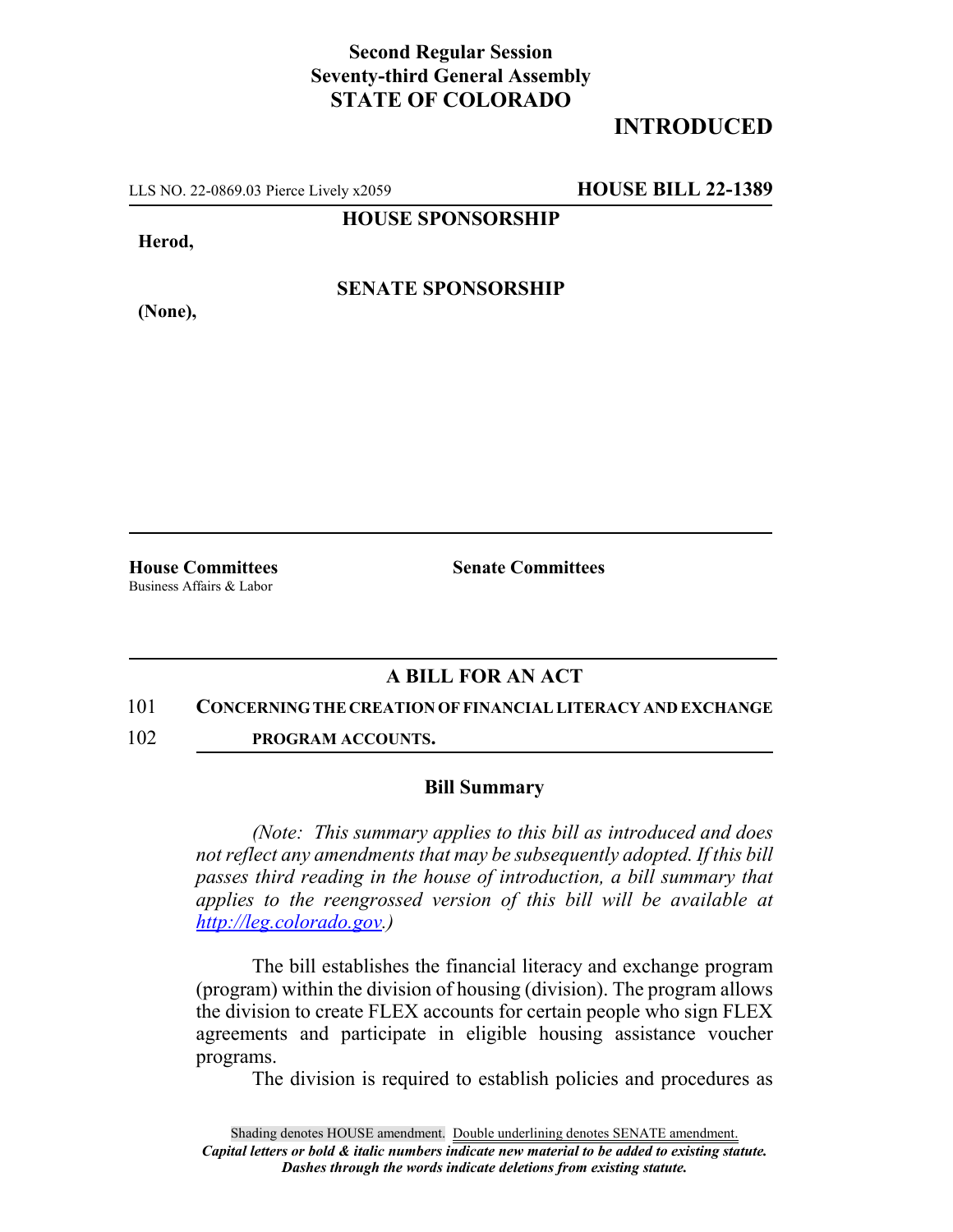necessary for the administration of the program and to annually report to the general assembly on the status of the program.

The bill also creates the continuously appropriated FLEX fund, which may be used for the direct and indirect costs of implementing the program.

| 1              | Be it enacted by the General Assembly of the State of Colorado:       |
|----------------|-----------------------------------------------------------------------|
| $\overline{2}$ | <b>SECTION 1.</b> In Colorado Revised Statutes, add 24-32-726 as      |
| 3              | follows:                                                              |
| 4              | 24-32-726. Financial literacy and exchange program - creation         |
| 5              | - FLEX accounts - FLEX cash fund - short title - legislative          |
| 6              | declaration - definitions. (1) THE SHORT TITLE OF THIS SECTION IS THE |
| 7              | "FINANCIAL LITERACY AND EXCHANGE PROGRAM (FLEX) ACT".                 |
| 8              | (2) THE GENERAL ASSEMBLY HEREBY FINDS AND DECLARES THAT:              |
| 9              | COLORADO FAMILIES AND YOUTH ARE IMPROVING THEIR<br>(a)                |
| 10             | LONG-TERM ECONOMIC WELL-BEING THROUGH PARTICIPATION IN THE            |
| 11             | FEDERAL FAMILY SELF-SUFFICIENCY PROGRAM AUTHORIZED UNDER 24           |
| 12             | CFR PART 984;                                                         |
| 13             | (b) THE FEDERAL FAMILY SELF-SUFFICIENCY PROGRAM ALLOWS                |
| 14             | DEPARTMENT OF HOUSING AND URBAN DEVELOPMENT-ASSISTED FAMILIES,        |
| 15             | INCLUDING YOUTH TRANSITIONING FROM FOSTER CARE, TO BE MENTORED        |
| 16             | ON FINANCIAL LITERACY, INCREASE THEIR EARNED INCOME, BECOME           |
| 17             | FINANCIALLY STABLE, AND REDUCE AND EVENTUALLY ELIMINATE THEIR         |
| 18             | DEPENDENCY ON WELFARE ASSISTANCE, RENTAL SUBSIDIES, AND OTHER         |
| 19             | <b>GOVERNMENT PROGRAMS;</b>                                           |
| 20             | (c)<br>THE STATE OF COLORADO ADMINISTERS STATE-FUNDED                 |
| 21             | SUPPORTIVE HOUSING VOUCHERS WHEREBY RECIPIENTS WOULD BENEFIT          |
| 22             | FROM PARTICIPATION IN A PROGRAM LIKE THE FEDERAL FAMILY               |
| 23             | SELF-SUFFICIENCY PROGRAM; AND                                         |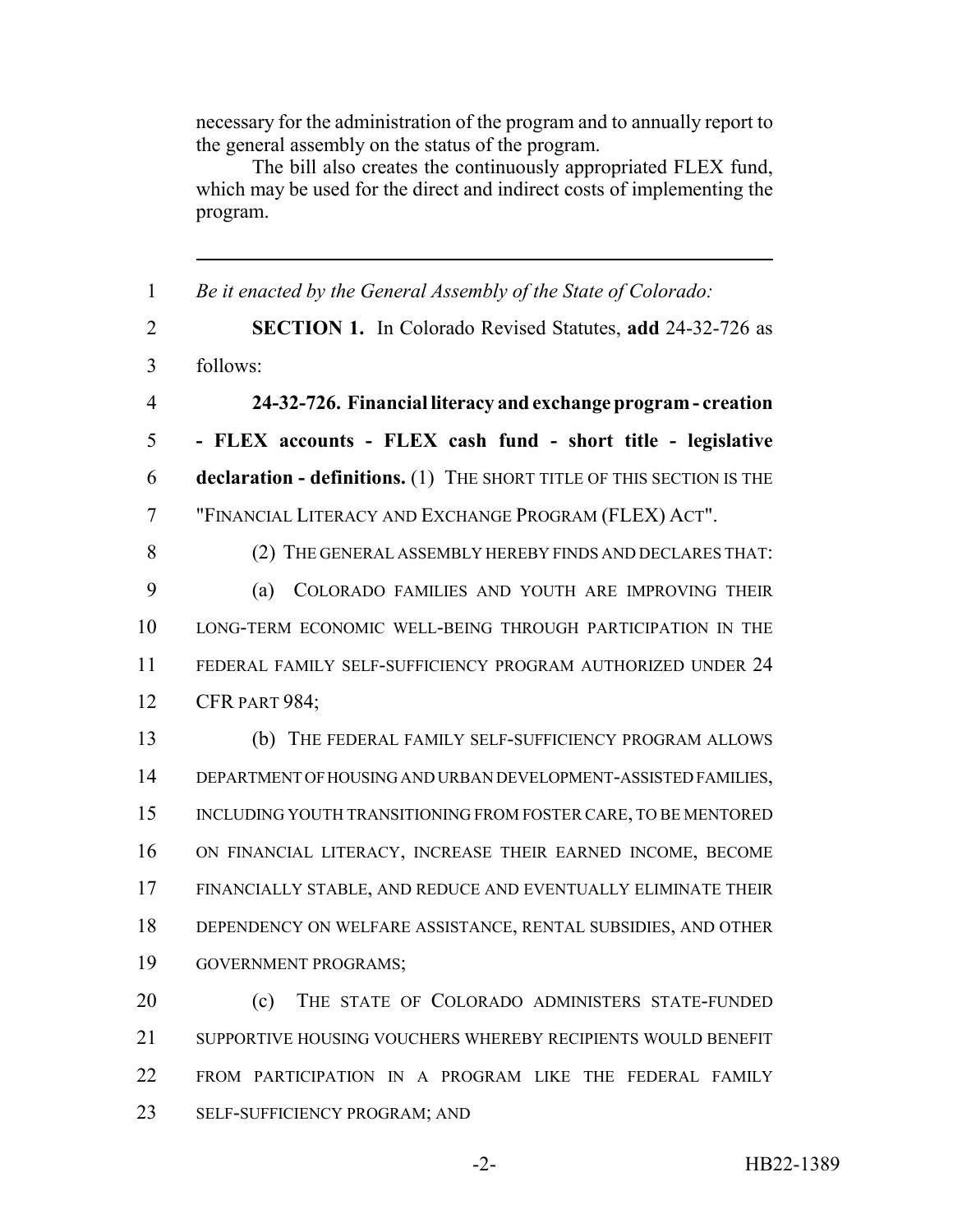(d) THEREFORE, IT IS THE INTENT OF THE GENERAL ASSEMBLY TO CREATE THE COLORADO FINANCIAL LITERACY AND EQUITY EXCHANGE PROGRAM, A VOLUNTARY PROGRAM WITH THE GOAL OF GRANTING FINANCIAL SECURITY THROUGH EDUCATION, EMPLOYMENT, INVESTMENT, HOUSING STABILITY, AND SOCIAL MATURITY BY:

 (I) ENABLING DIVISION OF HOUSING-ASSISTED INDIVIDUALS TO INCREASE THEIR EARNED INCOME AND REDUCE THEIR DEPENDENCY ON WELFARE ASSISTANCE AND RENTAL SUBSIDIES BY OFFERING SUCH INDIVIDUALS A FINANCIAL INCENTIVE TO INCREASE THEIR EARNINGS IN THE FORM OF AN ESCROW-LIKE SAVINGS ACCOUNT THAT GROWS AS AN INDIVIDUAL'S EARNINGS INCREASE; AND

 (II) PROVIDING DIVISION OF HOUSING-ASSISTED INDIVIDUALS WITH ACCESS TO SERVICE PROVIDERS FOR ELIGIBLE YOUTH AND FAMILIES FOR FINANCIAL MENTORING, LIFE SKILLS TRAINING, AND ASSET MANAGEMENT. (3) AS USED IN THIS SECTION, UNLESS THE CONTEXT OTHERWISE REQUIRES:

 (a) "ELIGIBLE EXPENSE" MEANS AN EXPENSE THAT SATISFIES THE CRITERIA ESTABLISHED BY THE DIVISION IN SUBSECTION (5)(d)(II) OF THIS SECTION.

 (b) "ELIGIBLE HOUSING ASSISTANCE VOUCHER PROGRAM" MEANS A STATE PROGRAM THAT PROVIDES HOUSING ASSISTANCE VOUCHERS AND SATISFIES THE CRITERIA ESTABLISHED BY THE DIVISION PURSUANT TO 23 SUBSECTION  $(5)(a)$  OF THIS SECTION.

 (c) "ELIGIBLE PARTICIPANT" MEANS A PERSON WHO RECEIVES VOUCHERS FOR HOUSING ASSISTANCE FROM AN ELIGIBLE HOUSING ASSISTANCE VOUCHER PROGRAM AND SATISFIES ANY OTHER CRITERIA 27 ESTABLISHED BY THE DIVISION IN SUBSECTION  $(5)(b)$  OF THIS SECTION.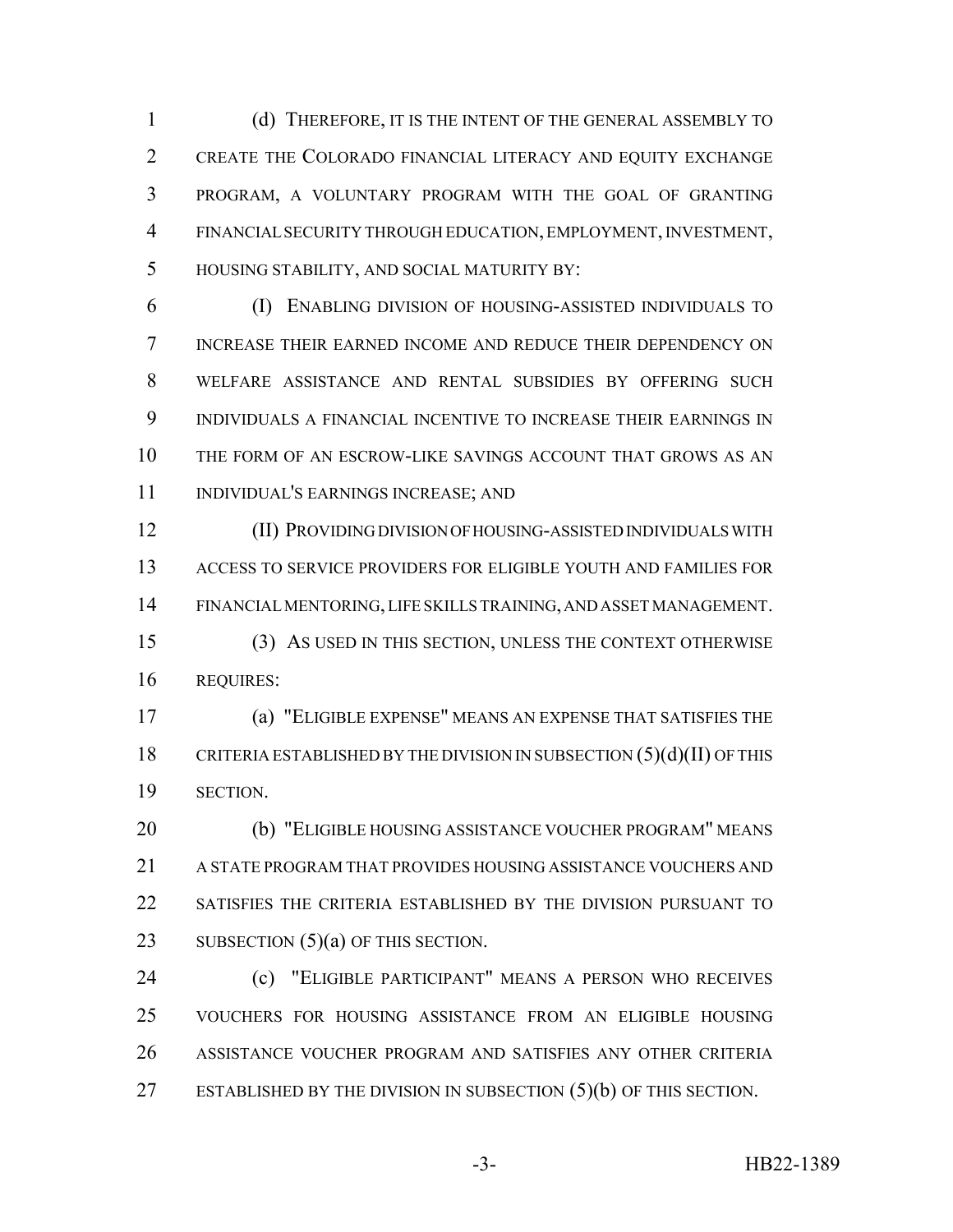(d) "FLEX ACCOUNT" MEANS AN ACCOUNT CREATED BY THE 2 DIVISION IN ACCORDANCE WITH THE REQUIREMENTS OF SUBSECTION (6) OF THIS SECTION.

 (e) "FLEX AGREEMENT" MEANS AN AGREEMENT BETWEEN AN ELIGIBLE PARTICIPANT AND THE DIVISION THAT SATISFIES THE REQUIREMENTS ESTABLISHED BY THE DIVISION PURSUANT TO SUBSECTION (5)(d) OF THIS SECTION.

 (f) "FLEX FUND" MEANS THE FUND CREATED IN SUBSECTION (7)(b) OF THIS SECTION.

 (4) THERE IS HEREBY CREATED IN THE DIVISION OF HOUSING THE FLEX ACCOUNT PROGRAM TO ESTABLISH AND ADMINISTER FLEX ACCOUNTS TO ASSIST ELIGIBLE PARTICIPANTS IN SOCIAL INTEGRATION AND FINANCIAL INDEPENDENCE.

 (5) THE DIVISION SHALL IMPLEMENT THE FLEX ACCOUNT PROGRAM IN ACCORDANCE WITH THIS SECTION. THE DIVISION SHALL ESTABLISH SUCH POLICIES AND PROCEDURES AS MAY BE NECESSARY TO 17 IMPLEMENT THE FLEX ACCOUNT PROGRAM. AT A MINIMUM, THESE POLICIES AND PROCEDURES MUST SPECIFY:

 (a) WHICH PROGRAMS QUALIFY AS ELIGIBLE HOUSING ASSISTANCE VOUCHER PROGRAMS;

21 (b) THE QUALIFICATIONS OF ELIGIBLE PARTICIPANTS;

**(c)** THE APPLICATION PROCESS FOR AN ELIGIBLE PARTICIPANT TO 23 QUALIFY FOR THE ESTABLISHMENT OF A FLEX ACCOUNT; AND

24 (d) THE ELEMENTS OF A FLEX AGREEMENT. SUCH AGREEMENTS MUST INCLUDE, AT A MINIMUM:

26 (I) A WRITTEN PLAN FOR THE USE OF FUNDS IN A FLEX ACCOUNT;

(II) WHICH EXPENSES QUALIFY AS ELIGIBLE EXPENSES; AND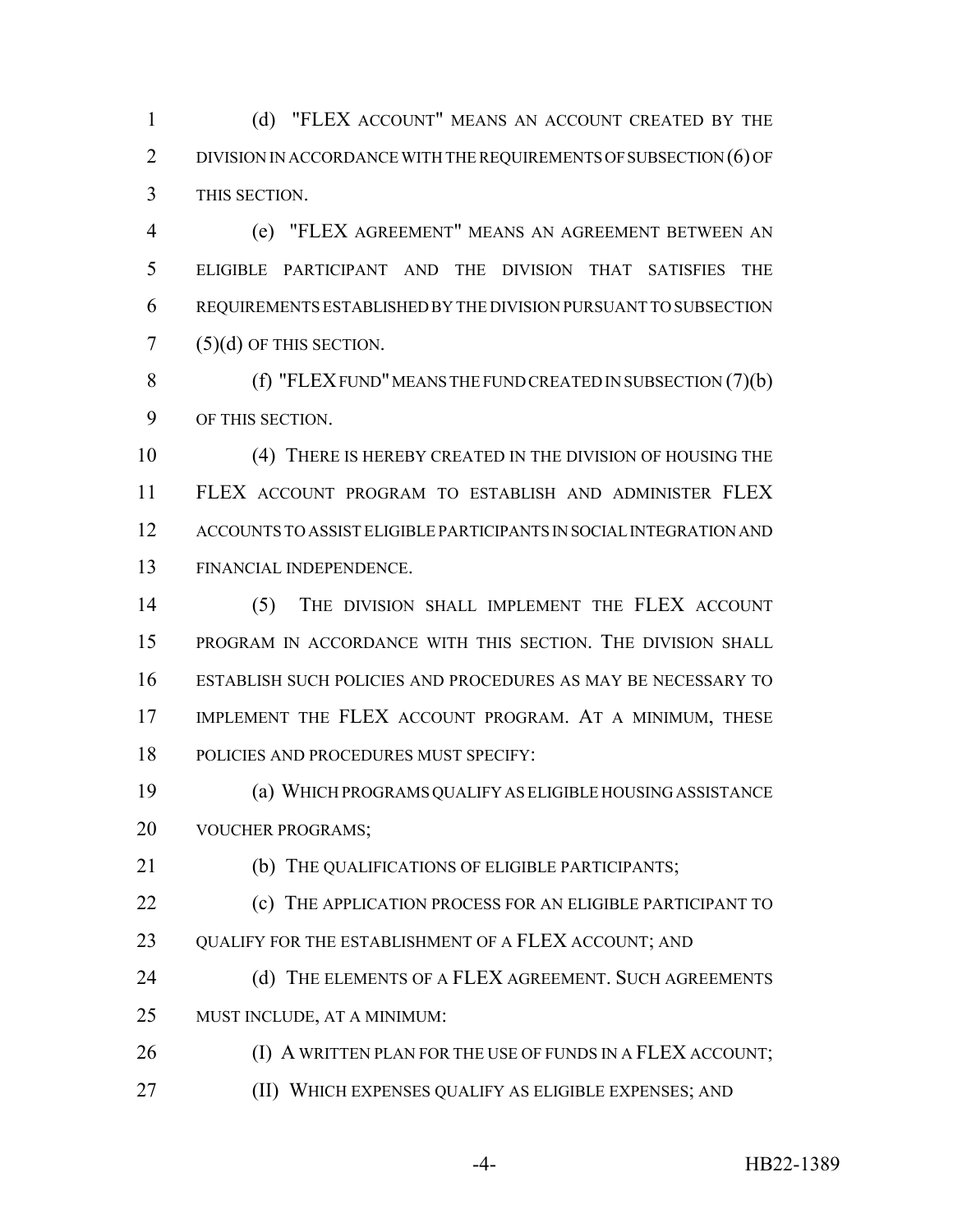(III) THE CRITERIA THAT WILL RESULT IN THE FORFEITURE OF THE FUNDS IN A FLEX ACCOUNT.

 (6) (a) IF THE DIVISION DETERMINES THAT IT WILL AWARD A FLEX ACCOUNT TO AN ELIGIBLE PARTICIPANT, THE DIVISION SHALL CREATE AN INTEREST-BEARING ACCOUNT AND ASSIGN IT TO THAT ELIGIBLE PARTICIPANT.

 (b) THE DIVISION SHALL PROVIDE TO EACH ELIGIBLE PARTICIPANT 8 WHO IS ASSIGNED A FLEX ACCOUNT INFORMATION CONCERNING THE OPERATION OF THE FLEX ACCOUNT, INCLUDING A DESCRIPTION OF ELIGIBLE EXPENSES. MONEY IN A FLEX ACCOUNT MAY ONLY BE WITHDRAWN FOR AN ELIGIBLE EXPENSE.

 (c) IF AN ELIGIBLE PARTICIPANT VIOLATES A FLEX AGREEMENT OR WITHDRAWS MONEY IN A FLEX ACCOUNT FOR AN EXPENSES OTHER THAN AN ELIGIBLE EXPENSE, THE DIVISION MAY TRANSFER THE MONEY IN THE ELIGIBLE PARTICIPANT'S FLEX ACCOUNT TO THE FLEX FUND ESTABLISHED IN SUBSECTION (7)(b) OF THIS SECTION.

17 (d) ALL INTEREST EARNED BY THE MONEY IN A FLEX ACCOUNT MUST BE CREDITED TO THAT FLEX ACCOUNT.

 (e) THE DIVISION MAY REQUIRE ELIGIBLE PARTICIPANTS TO REPORT 20 TO THE DIVISION INFORMATION RELEVANT TO THE OPERATION OF A FLEX ACCOUNT.

 (7) (a) THE DIVISION MAY SEEK, ACCEPT, AND EXPEND GIFTS, GRANTS, OR DONATIONS FROM PRIVATE OR PUBLIC SOURCES FOR THE PURPOSES OF THIS SECTION. THE DIVISION SHALL TRANSMIT ALL MONEY RECEIVED FOR THE ADMINISTRATION OF THIS SECTION THROUGH GIFTS, GRANTS, OR DONATIONS TO THE STATE TREASURER, WHO SHALL CREDIT 27 THE MONEY TO THE FUND CREATED IN SUBSECTION (7)(b) OF THIS SECTION.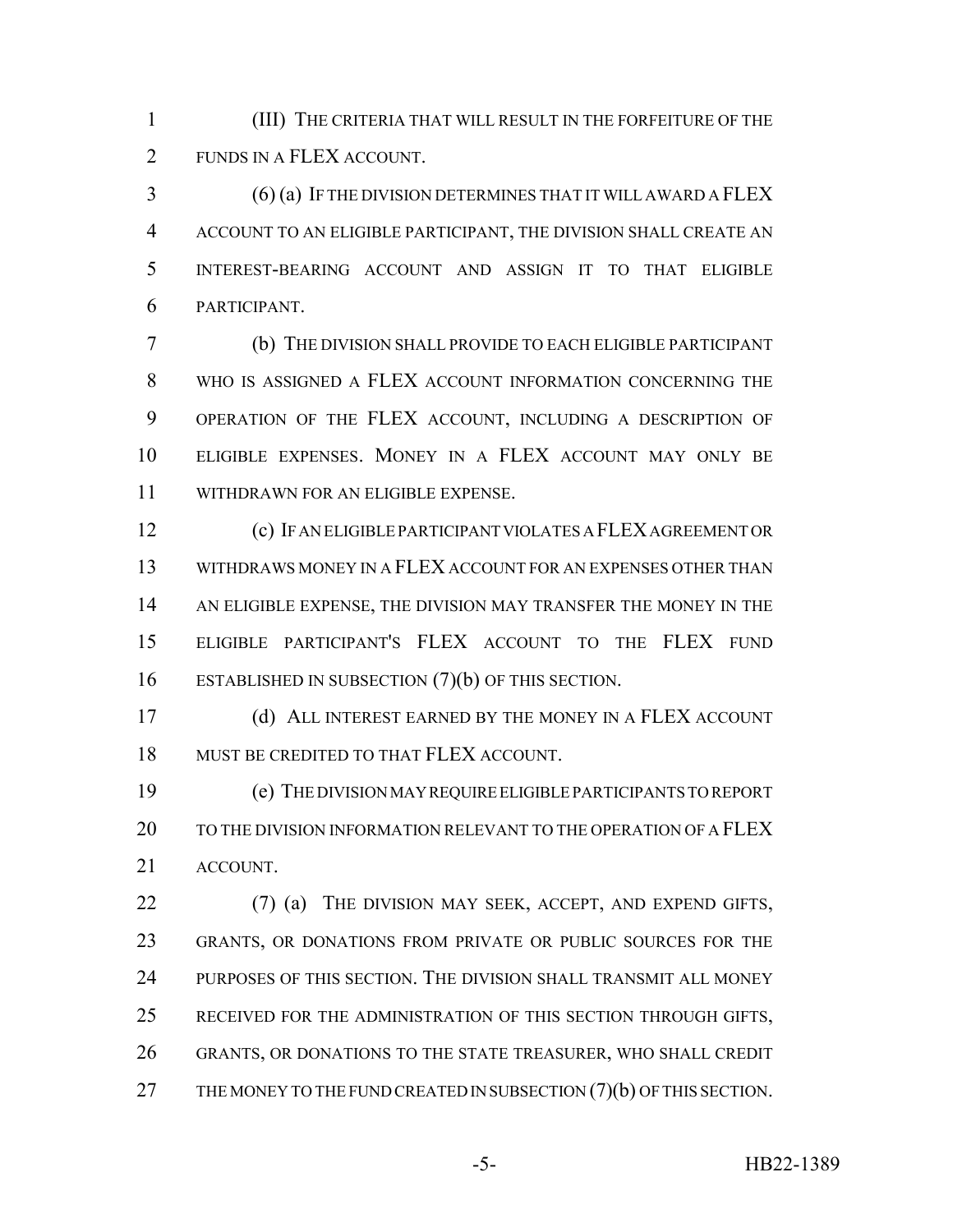(b) THE FLEX FUND IS CREATED IN THE STATE TREASURY. THE FUND CONSISTS OF ANY MONEY THAT THE GENERAL ASSEMBLY MAY APPROPRIATE TO THE FUND, GIFTS, GRANTS, AND DONATIONS RECEIVED BY 4 THE DIVISION PURSUANT TO SUBSECTION (7)(a) OF THIS SECTION, OR ANY OTHER MONEY TRANSFERRED TO THE FUND. MONEY IN THE FUND IS CONTINUOUSLY APPROPRIATED TO THE DIVISION FOR THE DIRECT AND INDIRECT COSTS OF IMPLEMENTING THE FLEX ACT DESCRIBED IN THIS SECTION. THE STATE TREASURER MAY INVEST ANY MONEY IN THE FUND NOT EXPENDED FOR THE PURPOSES OF THIS SECTION AS PROVIDED BY LAW. THE STATE TREASURER SHALL CREDIT ALL INTEREST AND INCOME DERIVED FROM THE INVESTMENT AND DEPOSIT OF MONEY IN THE FUND TO THE FUND.

 (8) (a) ON OR BEFORE FEBRUARY 1, 2024, AND ON OR BEFORE FEBRUARY 1 OF EACH YEAR THEREAFTER, FOR THE DURATION OF THE FLEX ACCOUNT PROGRAM, THE DIVISION SHALL SUBMIT A SUMMARIZED REPORT TO THE SENATE COMMITTEE ON LOCAL GOVERNMENT AND THE HOUSE OF REPRESENTATIVES COMMITTEE ON TRANSPORTATION AND 18 LOCAL GOVERNMENT, OR ANY SUCCESSOR COMMITTEES, ON THE FLEX ACCOUNT PROGRAM. AT A MINIMUM, THE REPORT MUST INCLUDE:

**(I) THE NUMBER OF FLEX ACCOUNT HOLDERS;** 

 (II) THE NUMBER OF FLEX ACCOUNT HOLDERS WHO HAVE SUCCESSFULLY COMPLETED THE FLEX ACCOUNT PROGRAM, AS 23 DETERMINED BY THE DIVISION; AND

**(III)** THE NUMBER OF FLEX ACCOUNT HOLDERS WHOSE MONEY 25 HAS REVERTED TO THE FLEX FUND.

26 (b) NOTWITHSTANDING SECTION -1-136  $(11)(a)(I)$ , THE 27 REPORTING REQUIREMENTS SET FORTH IN THIS SUBSECTION (8) CONTINUE